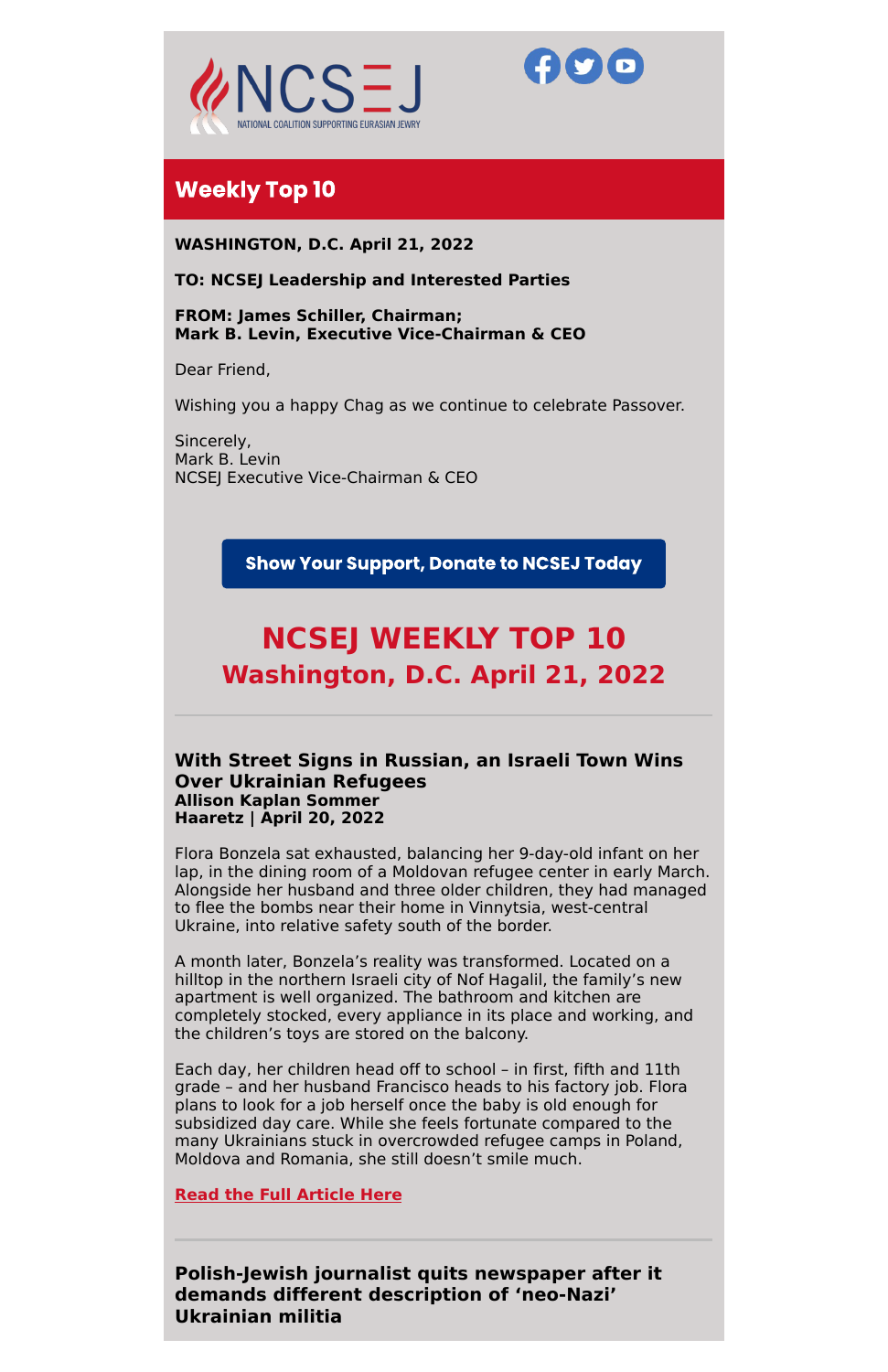# **Cnaan Liphshiz Jewish Telegraphic Agency | April 15, 2022**

One of Poland's most prominent journalists, Konstanty Gebert, said he is quitting what many regard as the country's newspaper of record after it demanded that he describe Ukraine's controversial Azov Battalion as "far-right" instead of "neo Nazi."

The Azov militia, a small subset of a few thousand soldiers within Ukraine's military, often sport Nazi imagery on their clothing and flags.

Gebert, who is Jewish, announced his resignation Thursday in his weekly column, "The Weather Forecast," which he has penned for many years and published in Gazeta Wyborcza, a left-leaning publication.

"If we cannot come to an agreement on the essentials, we will have to part ways," wrote Gebert. He may publish in Wyborcza in the future as a contributor rather than a columnist or staff writer, he added.

"We regret to acknowledge the decision of our colleague. We are pleased with the declaration that the end of a regular series of articles does not mean the end of our cooperation," Wyborcza wrote in a statement

# **Read the Full [Article](https://www.jta.org/2022/04/15/global/polish-jewish-journalist-quits-newspaper-after-it-demands-different-description-of-neo-nazi-ukrainian-militia) Here**

# **Israel's balancing act still not enough for Russi KSENIA SVETLOVA/THE MEDIA LINE The Jerusalem Post | April 18, 2022**

Since the beginning of Russia's war on Ukraine, Israel has been struggling with a balancing act: tiptoeing between pleasing its Western allies and keeping in check its powerful Russian-influenced neighbor on its northern border, Syria.

Today it seems that Israel's attempt to stay as neutral as possible on the conflict between Russia and Ukraine – for example, Israel did not join the Western countries' sanctions against Russia and declined to sell weapons to Ukraine – has not succeeded in pleasing Moscow.

Earlier this month, Israel voted at the United Nations General Assembly in favor of removing Russia from the UN Human Rights Council.

"There was a poorly camouflaged attempt to take advantage of the situation in Ukraine to distract the international community's attention from one of the oldest unresolved conflicts – the Palestinian-Israel one," Russia's Foreign Ministry said in a statement over the weekend, reacting to Israel's vote and to Foreign Minister Yair Lapid's statements regarding the suspension of Russia's membership in the UNHRC.

Lapid said Russia's "unjustified invasion" of Ukraine and the "killing of innocent civilians" were the reason that Israel voted in favor of the motion and that the vote "doesn't change our view of the UN Human Rights Council, which is a radical, morally flawed, biased and anti-Israeli body."

**Read the Full [Article](https://m.jpost.com/israel-news/article-704536/amp) Here**

**In Iran, Russia's war on Ukraine is a political flash point Nasser Karimi and Jon Gambrell Associate Press | April 19, 2022**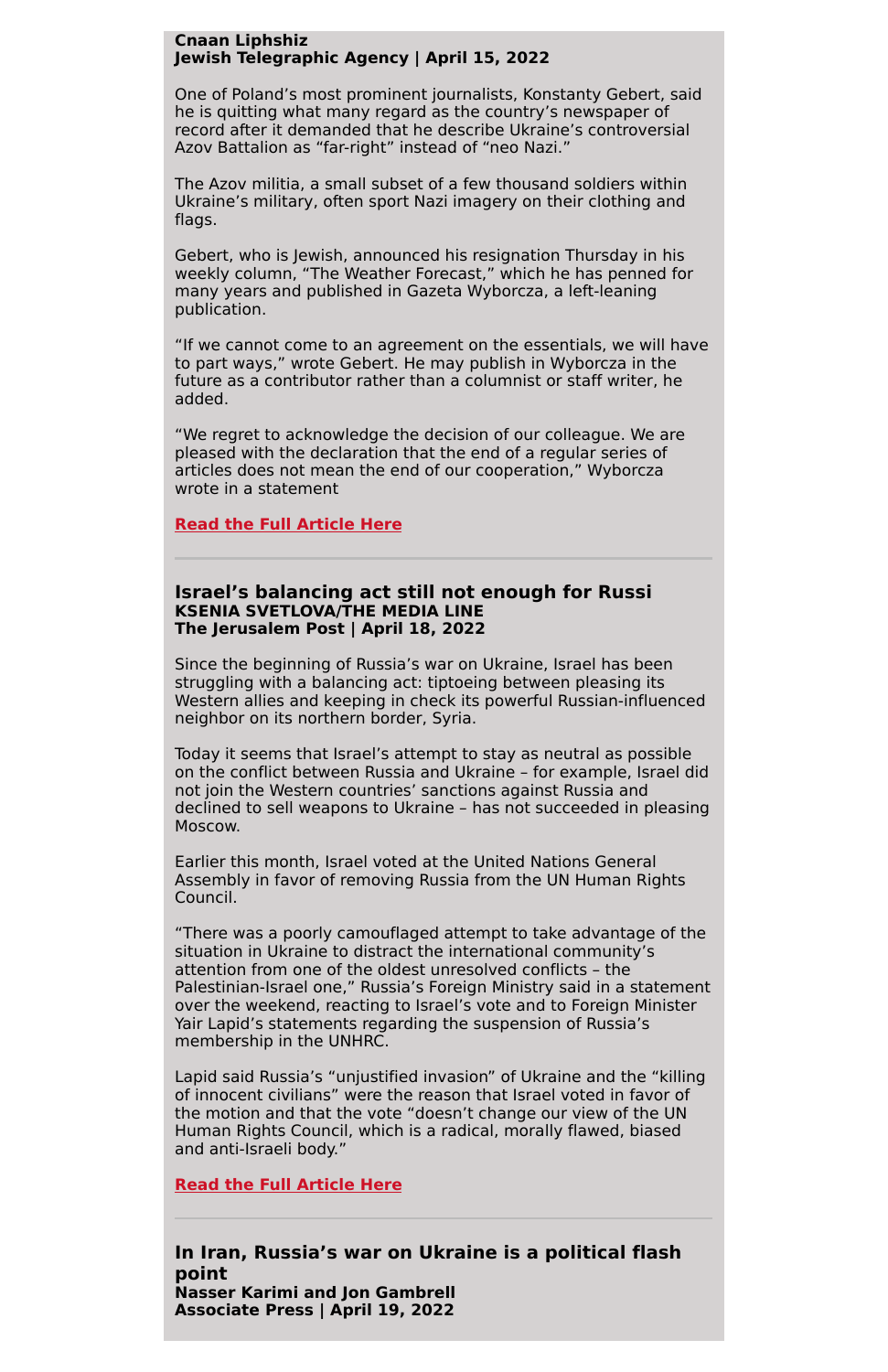TEHRAN, Iran (AP) — During its 1979 Islamic Revolution, Iran embraced the protest cry of "neither East nor West," rejecting both the U.S. and the Soviet Union, then locked in the Cold War. The phrase to this day hangs over the doors of Iran's Foreign Ministry.

Russia's war on Ukraine, however, has exposed just how much Tehran has tilted toward Moscow in recent years as the collapse of its nuclear deal with world powers stoked decades-old, hard-line anger at America. Members of Iran's paramilitary Revolutionary Guard train on Russian surface-to-air missile systems and aircraft. Hard-line President Ebrahim Raisi visited Russian President Vladimir Putin on one of his first trips abroad.

The war also exposes deeper fault lines even within Iran's domestic politics. Among ordinary Iranians, there is a great deal of sympathy for Ukraine, a nation that staged a pro-democracy "Orange Revolution" similar to the "Green Revolution" that shook Iran more than a decade ago but was forcefully put down.

#### **Read the Full [Article](https://apnews.com/article/russia-ukraine-putin-iran-moscow-tehran-5438506fba2505fbcd227f93c533e86d) Here**

# **'We Must Stay': The Ukrainian Jews Sheltering in a Historic Synagogue David Saveliev and Jesse Kireyev Haaretz | April 20, 2022**

LVIV, Ukraine – "We can't separate," she says, teary. "The Torah forbids us to, so we must stay here."

Elena Hordeeva, 34, an Orthodox Jew from Kyiv, looks at her husband, Nahon Hordeev, 44. Nahon is "military age," which means Ukrainian border guards won't let him out into the safety of the EU. The family is stuck in Lviv.

In war-torn Ukraine, Jewish communities find themselves in a quandary. Men can't cross the border to safety unless they're younger than 18, older than 60 or have a debilitating health condition. Fleeing the Russian invasion, many Jewish families are unwilling to leave their fathers, husbands and sons behind, so they're forced to seek refuge in historically antisemitic western Ukraine, where Russia has not yet invaded.

The Hordeevs found refuge in Lviv's Beis Aharon V'Yisroel Synagogue, one of the oldest in western Ukraine and one of only two synagogues in the city to survive the Holocaust.

#### **Read the Full [Article](https://www.haaretz.com/world-news/europe/.premium.MAGAZINE-we-must-stay-the-ukrainian-jews-sheltering-in-a-historic-synagogue-1.10730306) Here**

**Despite the danger, Ukrainian Jews prepare to celebrate Passover in public seder**

#### **Cnaan Liphshiz The Times of Israel | April 15, 2022**

JTA — Between air raid sirens in Odesa, Svetlana Niselevitch, an 84 year-old Ukrainian Jewish Holocaust survivor, has been preparing to join a Passover seder for the first time in her life.

"We didn't observe Jewish traditions in my family," Niselevitch, a poet who was born in Kharkiv, told the Jewish Telegraphic Agency. But she said Russia's invasion of Ukraine, as well as the COVID-19 pandemic, convinced her that "every chance to practice Jewishness is important."

Niselevitch, who will celebrate Passover at an event organized by the American Jewish Joint Distribution Committee, or JDC, is among the thousands of Ukrainian Jews who are preparing to celebrate the Jewish holiday in dozens of group seders both in Ukraine and outside it for Jewish refugees from Russia's war.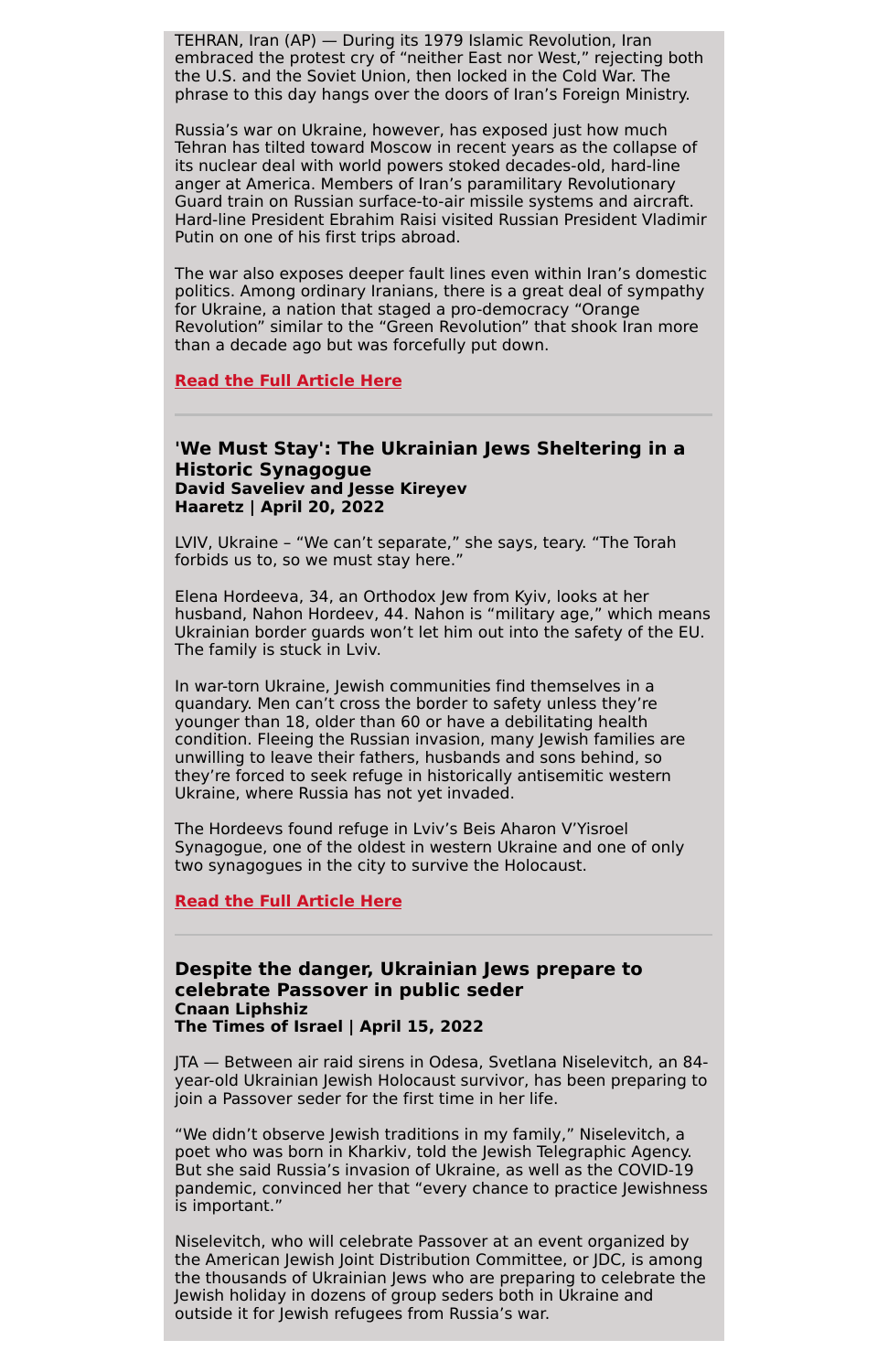# **91-year-old Jewish survivor of Nazi-occupied Mariupol dies during Russian siege Rachel Pannett The Washington Post | April 21, 2022**

Vanda Obiedkova was 10 years old when German troops occupied Mariupol, a strategic port city in the south of Ukraine, in 1941.

Nazi soldiers began rounding up the city's Jewish population, but the little gir[l](https://www.chabad.org/news/article_cdo/aid/5495941/jewish/91-year-old-Holocaust-Survivor-Perishes-in-Mariupol-Basement.htm) escaped arrest by hiding in a basement, according to [Chabad.org,](http://chabad.org/) the official website of the Chabad-Lubavitch movement. Thousands were removed from Mariupol and executed, including Obiedkova's mother. She survived the war.

More than eight decades later, once again trapped in a basement as Russian forces bombarded the city for weeks, Obiedkova lost her latest battle. She was 91. Before she died on April 4, she had asked her family: "Why is this happening?" according to Ukraine's Ministry of Foreign Affairs.

Before the Russian invasion on Feb. 24, Mariupol — located between Russian-annexed Crimea and areas of eastern Ukraine held by Russian-backed separatists — had a population of about 430,000. Officials in Ukraine say that up to 20,000 civilians in Mariupol have been killed since the start of the Russian invasion. (The Washington Post was not able to independently verify the death toll.)

## **Read the Full [Article](https://www.washingtonpost.com/world/2022/04/21/ukraine-mariupol-holocaust-survivor-dies-russia/) Here**

# **Biden Announces More Military Aid To Ukraine, Disputes Russia's Claim About Control Of Mariupol Current Time Radio Free Europe | April 21, 2022**

Russian President Vladimir Putin said on April 21 that the Ukrainian city of Mariupol had been "liberated" after nearly two months of fighting, but U.S. President Joe Biden said this claim was "questionable" as he announced another \$1.3 billion in U.S. aid for Ukraine.

Biden said that, despite Putin's claim, "There is no evidence yet that Mariupol is completely fallen."

Speaking at the White House, Biden said a new package of \$800 million in military aid will go "directly to the front lines of defending freedom" to support brave Ukrainian forces and civilians who are fighting the Russian invasion in the region.

"We're in a critical window now, of time where they're going to set the stage for the next phase of this war," Biden said, adding that the United States and allies are "moving as fast as possible" to provide Ukraine with the equipment and weapons it needs.

**Read the Full [Article](https://www.rferl.org/a/ukraine-invasion-mariupol-negotiations-russia/31813927.html) Here**

# **Ukrainian prime minister visits White House Jerusalem Post Staff, Reuters The Jerusalem Post | April 21, 2022**

Ukrainian Prime Minister Denys Shmyhal visited the White House on Thursday before President Joe Biden was due to deliver remarks on the next tranche of US aid for Ukraine, a US official said.

It was not clear if the Ukrainian prime minister was meeting with